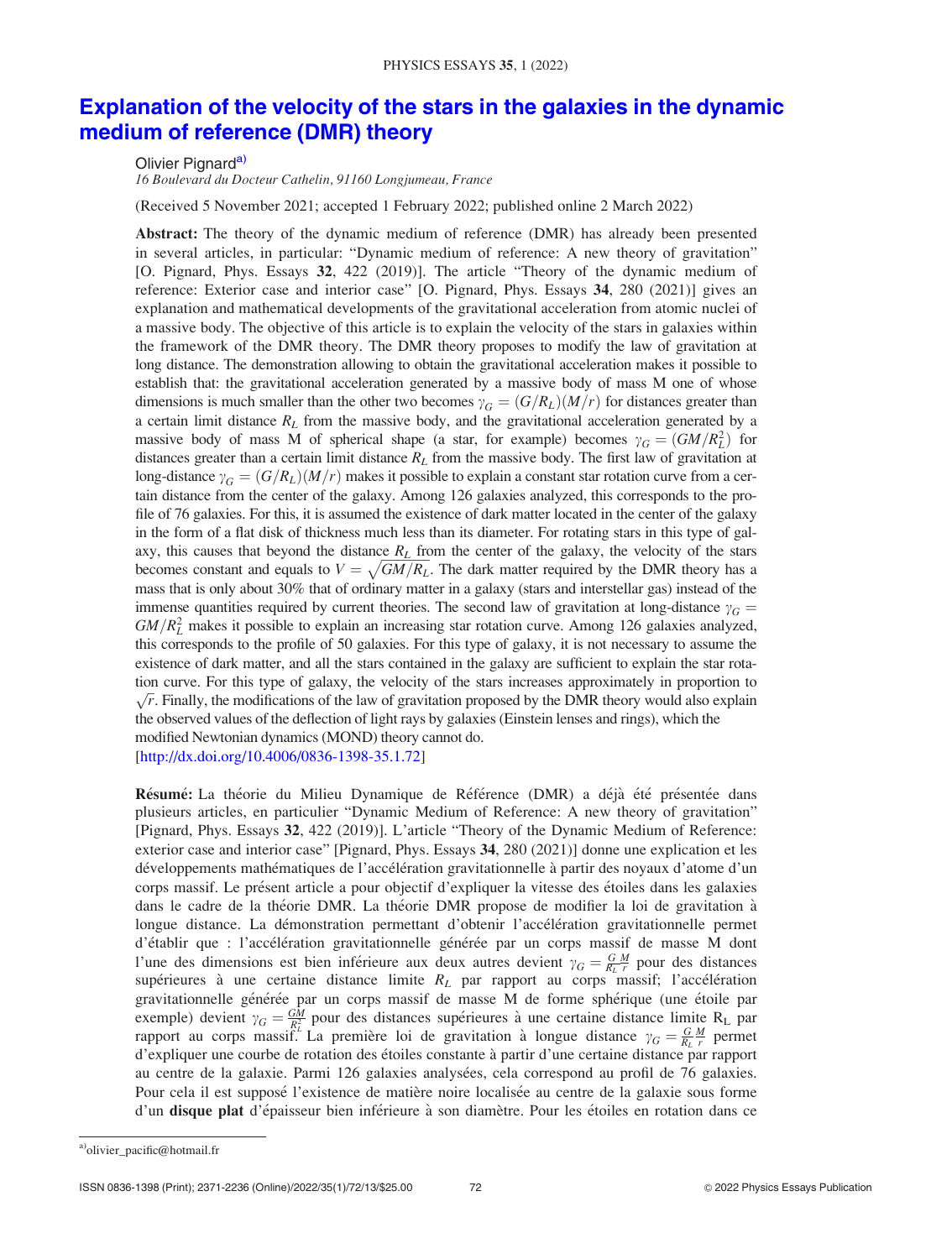type de galaxie, cela entraine qu'au-delà de la distance  $R<sub>L</sub>$  par rapport au centre de la galaxie, la vitesse des étoiles devient constante et égale à  $V =$  $\frac{GM}{R_L}$  $\frac{1}{\sqrt{2}}$ . La matière noire nécessaire dans le cadre de la théorie DMR possède une masse qui n'est que d'environ 30% celle de la matière ordinaire contenue dans la galaxie (étoiles et gaz interstellaire) au lieu des immenses quantités que nécessitent les théories actuelles. La deuxième loi de gravitation à longue distance  $\gamma_G = \frac{GM}{R_L^2}$  permet d'expliquer une courbe de rotation des étoiles croissante. Parmi 126 galaxies analysées, cela correspond au profil de 50 galaxies. Pour ce type de galaxie il n'est pas nécessaire de supposer l'existence de matière noire, l'ensemble des étoiles contenues dans la galaxie suffit à expliquer la courbe de rotation des étoiles. Pour les étoiles en rotation dans ce type de galaxie, la vitesse des étoiles croit approximativement de façon proportionnelle à  $\sqrt{r}$ . Enfin, la modification de la loi de gravitation proposée par la théorie DMR permettrait d'expliquer également les valeurs observées de la déflexion des rayons lumineux par les galaxies (lentilles et anneaux d'Einstein), ce que ne peut pas faire la théorie modified Newtonian dynamics (MOND).

Key words: Dynamic Medium of Reference; Gravitons Field; Gravitation; Velocity of the Stars in the Galaxies; Dark Matter.

## I. SUCCINCT PRESENTATION OF THE THEORY OF THE DYNAMIC MEDIUM OF REFERENCE

#### Important preliminary remark:

This article does not present the theory of the dynamic medium of reference (DMR).

The theory of the Dynamic Medium of Reference has already been presented in several articles, $1-5$  in particular "Dynamic medium of reference: A new theory of grav-itation"<sup>[1](#page-11-0)</sup> and "Theory of the dynamic medium of reference: Exterior case and interior case," $4$  which is strongly recommended to have read to understand this article.

The theory of the dynamic medium of reference $<sup>1</sup>$  $<sup>1</sup>$  $<sup>1</sup>$  intro-</sup> duces a dynamic nonmaterial medium, which is present in the whole Universe.

The characteristics of this medium are:

- This medium enables one to deduce a Preferred Frame of Reference or rather a REFERENCE in the whole Universe and at all scales;
- This REFERENCE enables one to obtain a privileged time. The present moment is universal that is to say the same in the whole Universe;
- This medium is also the medium of propagation of light;
- This medium verifies the principle of reciprocal action:
	- The medium is distorted by matter and energy like the space-time of general relativity;
	- $\circ$  The warping of this medium determines the trajectories of the particles (material particles and light particles).

The presence of a massive body creates a flux of the medium (centripetal that is to say directed toward the center of gravity of the massive body) of speed

$$
V_{\text{flux}} = \sqrt{\frac{2GM}{r}} \tag{1}
$$

and acceleration

$$
\gamma_{\text{flux}} = \frac{GM}{r^2},\tag{2}
$$

where r refers to the distance to the center of gravity of the massive body.

In the framework of the Lorentz/Poincaré theory, in the absence of a gravitational field, material clocks (in the reference frame R) undergo a physical dilatation of their period according to their speed with respect to the Preferred Frame of Reference (PFR) according to the formula

$$
T = \gamma \cdot T_0 \quad \text{with} \quad \gamma = \left(1 - \frac{V_{R/\text{PFR}}^2}{c_0^2}\right)^{-1/2}.\tag{3}
$$

Within the framework of Lorentz/Poincaré theory, in the absence of a gravitational field, material rulers (in the reference frame  $R$ ) undergo a physical contraction of their length according to their speed with respect to the Preferred Frame of Reference (PFR) according to the formula

$$
L = \frac{L_0}{\gamma} \quad \text{with} \quad \gamma = \left(1 - \frac{V_{R/\text{PFR}}^2}{c_0^2}\right)^{-1/2}.\tag{4}
$$

In the presence of a massive body of mass M, the speed of the flux of the medium takes the following expression in the frame of reference linked to the massive body and at a distance  $r$  from the center of gravity of the massive  $body<sup>1</sup>$  $body<sup>1</sup>$  $body<sup>1</sup>$ 

$$
\overrightarrow{V_{\text{flux}}} = -\sqrt{\frac{2GM}{r}} \overrightarrow{u_r}, \qquad (5)
$$

where  $\overrightarrow{u_r}$  denotes the unit radial vector directed toward the exterior of the massive body.

The effects undergone by material clocks and rulers due to their speed with respect to the medium (which allows to define the Preferred Frame of Reference) are the same as the effects they undergo by the centripetal movement of the medium due to a massive body. Since clocks and rulers are assumed to be fixed with respect to the massive body, the centripetal movement of the medium (of speed  $V_{\text{flux}}$ ) with respect to the center of gravity of the massive body can be interpreted as a movement of the clocks and rulers with respect to the medium.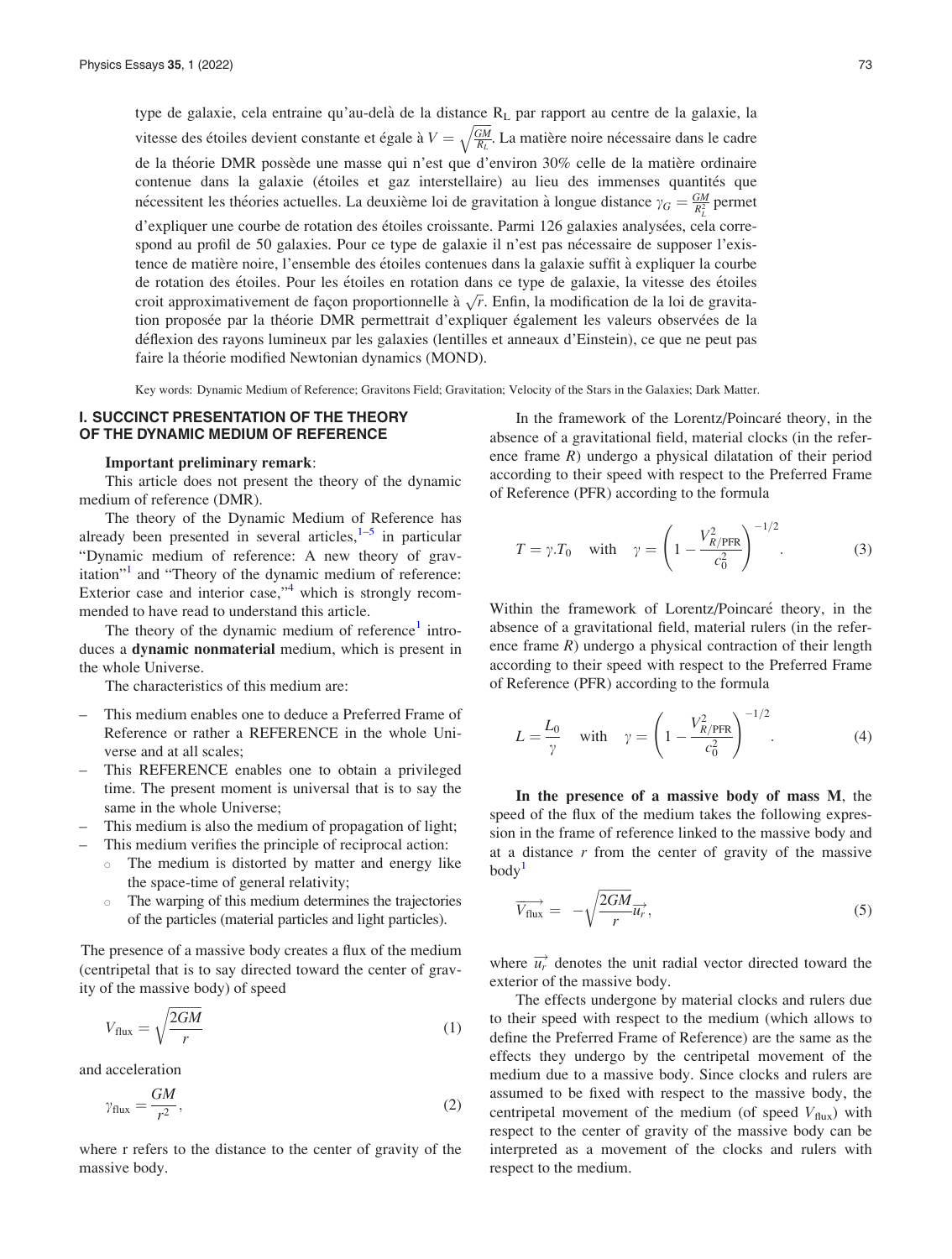The equivalence between the movement of the clocks and rulers with respect to the medium and the movement of the medium with respect to the clocks and rulers is a new way of stating the principle of equivalence.

In the presence of a massive body of mass M, material clocks undergo a physical dilatation of their period according to the following formula:

$$
T = T_0.K(r) \quad \text{with} \quad K(r) = \left(1 - \frac{V_{\text{flux}}^2}{c_0^2}\right)^{-1/2}
$$

$$
= \left(1 - \frac{2GM}{c_0^2 r}\right)^{-1/2}.
$$
 (6)

In the presence of a massive body of mass M, material rulers undergo a physical contraction of their length according to the following formula:<sup>[1](#page-11-0)</sup>

$$
L = \frac{L_0}{K(r)} \quad \text{with} \quad K(r) = \left(1 - \frac{V_{\text{flux}}^2}{c_0^2}\right)^{-1/2}
$$

$$
= \left(1 - \frac{2GM}{c_0^2 r}\right)^{-1/2}.
$$
 (7)

 $1/2$ 

Light is slowed down by a gravitational field, and the expres-sion of its speed is<sup>[1](#page-11-0)</sup>

$$
c = \frac{c_0}{K\sqrt{1 + (K^2 - 1)\cos^2\beta}}.
$$
\n(8)

We name  $\beta = (\vec{u_r}, \vec{c})$  the angle between the unit radial vector  $\overrightarrow{u_r}$  and the speed vector of light  $\overrightarrow{c}$ . The vector  $\overrightarrow{c_0}$  represents the speed vector of light if there was not any massive body.

In the case of a radial trajectory of the light, we have the following simple expression:

$$
c = \frac{c_0}{n(r)} = \frac{c_0}{K^2(r)}.
$$
\n(9)

If we call  $\varepsilon_0$  the permittivity and  $\mu_0$  the permeability of the medium without gravitational field, then we have  $c_0 = (\varepsilon_0 \mu_0)^{-1/2}.$ 

If we call  $\varepsilon$  the permittivity and  $\mu$  the permeability of the medium in the presence of a gravitational field created by a massive body of mass M, then we have  $c = (\varepsilon \mu)^{-1/2}$  with

$$
\varepsilon = \varepsilon_0 . \varepsilon_r = \varepsilon_0 \left( 1 - \frac{2GM}{c_0^2 r} \right)^{-1} \tag{10}
$$

and

$$
\mu = \mu_0 \cdot \mu_r = \mu_0 \left( 1 - \frac{2GM}{c_0^2 r} \right)^{-1} . \tag{11}
$$

The refractive index is given by the formula

$$
n = \sqrt{\varepsilon_r \mu_r} = \left(1 - \frac{2GM}{c_0^2 r}\right)^{-1} \tag{12}
$$

with

$$
\varepsilon_r = \varepsilon / \varepsilon_0 = \left( 1 - \frac{2GM}{c_0^2 r} \right)^{-1} \tag{13}
$$

and

$$
\mu_r = \mu / \mu_0 = \left( 1 - \frac{2GM}{c_0^2 r} \right)^{-1} . \tag{14}
$$

All these formulas show that the medium is related to electricity, magnetism, electromagnetism, and gravitation.

(a) Case of the photon

The exploitation of the previous results makes it possible to establish the Lagrangian formulation of the tra-jectory of a photon<sup>[1](#page-11-0)</sup>

$$
L = K^2 \left[ c_0^2 - \left( K^2 \frac{dr}{dt} \right)^2 - \left( Kr \frac{d\phi}{dt} \right)^2 \right] = 0 \tag{15}
$$

that we can write

$$
\left(K^2\frac{dr}{dt}\right)^2 + \left(Kr\frac{d\phi}{dt}\right)^2 = c_0^2.
$$
 (16)

After the development of calculations, we end up with the following equation: $\frac{1}{1}$  $\frac{1}{1}$  $\frac{1}{1}$ 

$$
\frac{d^2u}{d\phi^2} + u = \frac{3GM}{c_0^2}u^2 \quad \text{with} \quad u = 1/r. \tag{17}
$$

This equation, which is exactly that provided by General Relativity, $6-10$  makes it possible to determine the deflection of light rays by a massive body, for example, the Sun, and also by clusters of galaxies (gravitational lens, gravitational mirage, and Einstein ring). (b) Case of a material particle

The exploitation of the previous results makes it possi-

ble to establish the Lagrangian formulation of the tra-jectory of a material particle<sup>[1](#page-11-0)</sup>

$$
c_0^2 - L = K^2 \left[ \left( K^2 \frac{dr}{dt} \right)^2 + \left( Kr \frac{d\phi}{dt} \right)^2 - \frac{2GM}{r} - C^2 \right] = 0
$$
\n(18)

that we can write

$$
\left(K^2\frac{dr}{dt}\right)^2 + \left(Kr\frac{d\phi}{dt}\right)^2 = \frac{2GM}{r} + C^2 = V_{\text{flux}}^2 + C^2.
$$
\n(19)

After the development of calculations, we end up with the following equation: $<sup>1</sup>$  $<sup>1</sup>$  $<sup>1</sup>$ </sup>

$$
\frac{d^2u}{d\phi^2} + u = \frac{GM}{A^2} + \frac{3GM}{c_0^2}u^2 \quad \text{with} \quad u = 1/r. \tag{20}
$$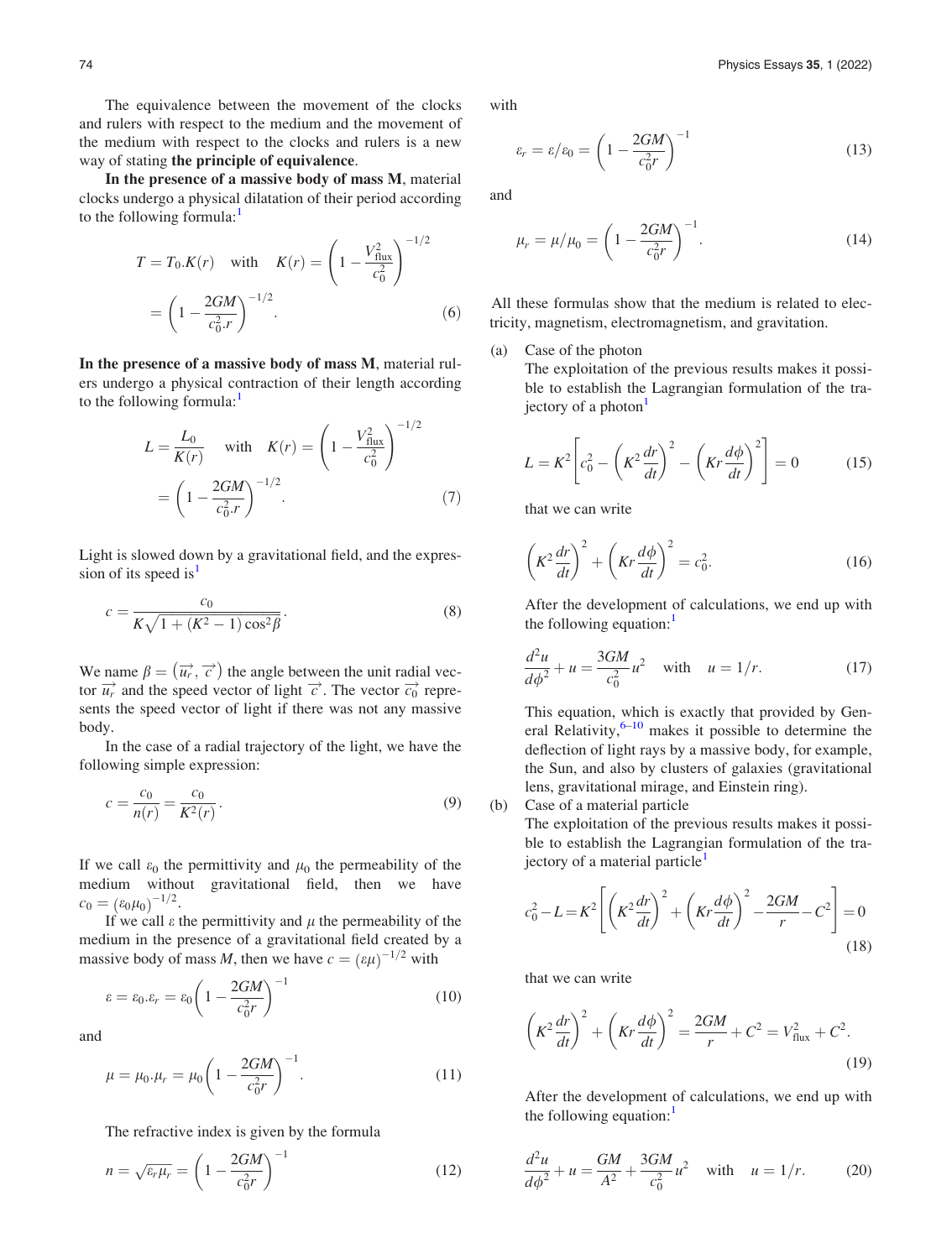This equation, which is exactly that provided by General Relativity, $6-10$  makes it possible to determine the trajectory of the planets of the solar system and, in particular, the precession of the perihelion of Mercury.

## II. A POSSIBLE DESCRIPTION OF THE DYNAMIC MEDIUM OF REFERENCE: THE GRAVITONS FIELD

This section gives a possible description of the dynamic medium of reference: the gravitons field.

The gravitons field is based on Le Sage theory BUT it adds many deep changes and evolutions.

Numerous scientists have studied Le Sage theory.<sup>b)[,11](#page-11-0)</sup> Just to mention a few of them:

Newton, Huygens, Leibniz, Euler, Laplace, Lord Kelvin, Maxwell, Lorentz, Hilbert, Darwin, Poincaré, and Feynman.

Henri Poincaré has studied this theory and written a syn-thesis in Science et Méthode.<sup>[12](#page-11-0)</sup>

Poincaré sums up the principle of Le Sage theory like this:

"It is proper to establish a parallel between these considerations and a theory proposed a long time ago in order to explain the universal gravitation. Let's suppose that, in the interplanetary spaces, very tiny particles move in all directions, with very high speeds. A single body in the space will not be affected, apparently, by the impact of these corpuscles, since these impacts are equally divided in all directions. But, if two bodies A and B are in the space, the body B will play the role of a screen and will intercept a part of these corpuscles which would have hit A. Then, the impacts received by A in the opposite direction of the one of B, will not have compensation any longer, or will be imperfectly compensated, and they will push A toward B. Such is Le Sage theory."

It is possible to demonstrate rather easily that the "push" is inversely proportional to the square distance between the two bodies (like the Newton law).

One can also demonstrate that, if the corpuscles are very tiny, the push is approximately proportional to the number of nucleons and so the mass of the body and not the apparent surface of the body.

Moreover, only a tiny fraction of corpuscles hits the atoms of the body, which explains that the push (the gravitational force) is so weak.

The main evolutions of the gravitons field versus Le Sage theory are the following:

- One must not use the notion of impact between the corpuscles and matter.
- One must consider that the corpuscles are nonmaterial and constitute a medium.
- The total energy of an entity is the sum of its kinetic energy of translation  $E_{\text{translation}}$  and of its kinetic energy of rotation about itself  $E_{\text{rotation}}$ .

– Fundamental law: Conservation of the total energy of an entity: The total energy of one entity remains constant

$$
E_{\text{total}} = E_{\text{translation}} + E_{\text{rotation}} = \text{constant.} \tag{21}
$$

Afterwards, we will call these entities gravitons (but these gravitons have nothing to do with the graviton of spin 2 of quantum mechanics).

If the total energy of the gravitons remains constant, then the gravitons do not give energy to the atoms of the Earth and so do not raise the temperature of the Earth con-trary to the conclusion made by Poincaré<sup>[12](#page-11-0)</sup> on the original theory of Le Sage.

It is postulated that the gravitons, which interact with the atoms of a massive body, lose some of their kinetic energy of translation, which turns into kinetic energy of rotation.

The gravitons which interact with the atoms of a massive body lose a part of their translation speed and win some rotation speed and are called gravitons-spin.

So a massive body would be a huge "transformer" of "standard gravitons" in "gravitons-spin."

This physical phenomenon does not raise the temperature of a massive body, BUT it has an effect on the medium.

The medium undergoes a centripetal flux due to the presence of the massive body.

Indeed, let us consider a reference frame at the surface of the massive body and an elementary volume linked to it.

If one measures the speed vectors of all the gravitons in this elementary volume, the average of the speed vectors gives a resulting speed vector which is centripetal (because the gravitons-spin coming from the ground have a smallest translation speed than the standard gravitons coming from the sky).

It has been demonstrated in a previous article<sup>[4](#page-11-0)</sup> that the acceleration of the flux of the medium has the following expression  $\overrightarrow{v_{\text{flux}}} = -(GM/r^2)\overrightarrow{u_r}$  from which one can deduce that the centripetal speed of the flux of the medium at a distance r from the center of gravity of a massive body of mass M is equal to (measured in a reference frame R linked to the massive body)

$$
\overrightarrow{C_{G/R}} = \frac{\sum_{i=1}^{N_G} V_{G/R}}{N_G} = \overrightarrow{V_{\text{flux}}} = -\sqrt{\frac{2GM}{r}} \overrightarrow{u_r}.
$$
 (22)

# Definition of the Preferred Frame of Reference based on the entities constituting the medium:

Let us consider a Galilean referential R (a laboratory) and an elementary volume linked to this referential.

In this very small volume, imagine that we can count the entities in it (gravitons) and we can also know the speed vector of each graviton  $\overrightarrow{V_{G/R}}$ .

Knowing this, it is possible to compute the vectorial average of the speed vectors of the gravitons:  $\overrightarrow{C_{G/R}} = (\sum_{i=1}^{N_G} \overrightarrow{V_{G/R}})/N_G.$ 

This resultant vector means that, at the center of this given elementary volume, the Preferred Frame of Reference  $\frac{b}{b}$ https://en.wikipedia.org/wiki/Le\_Sage%27s\_theory\_of\_gravitation versus the speed  $\overline{C_{G/R}}$  versus the referential R and that the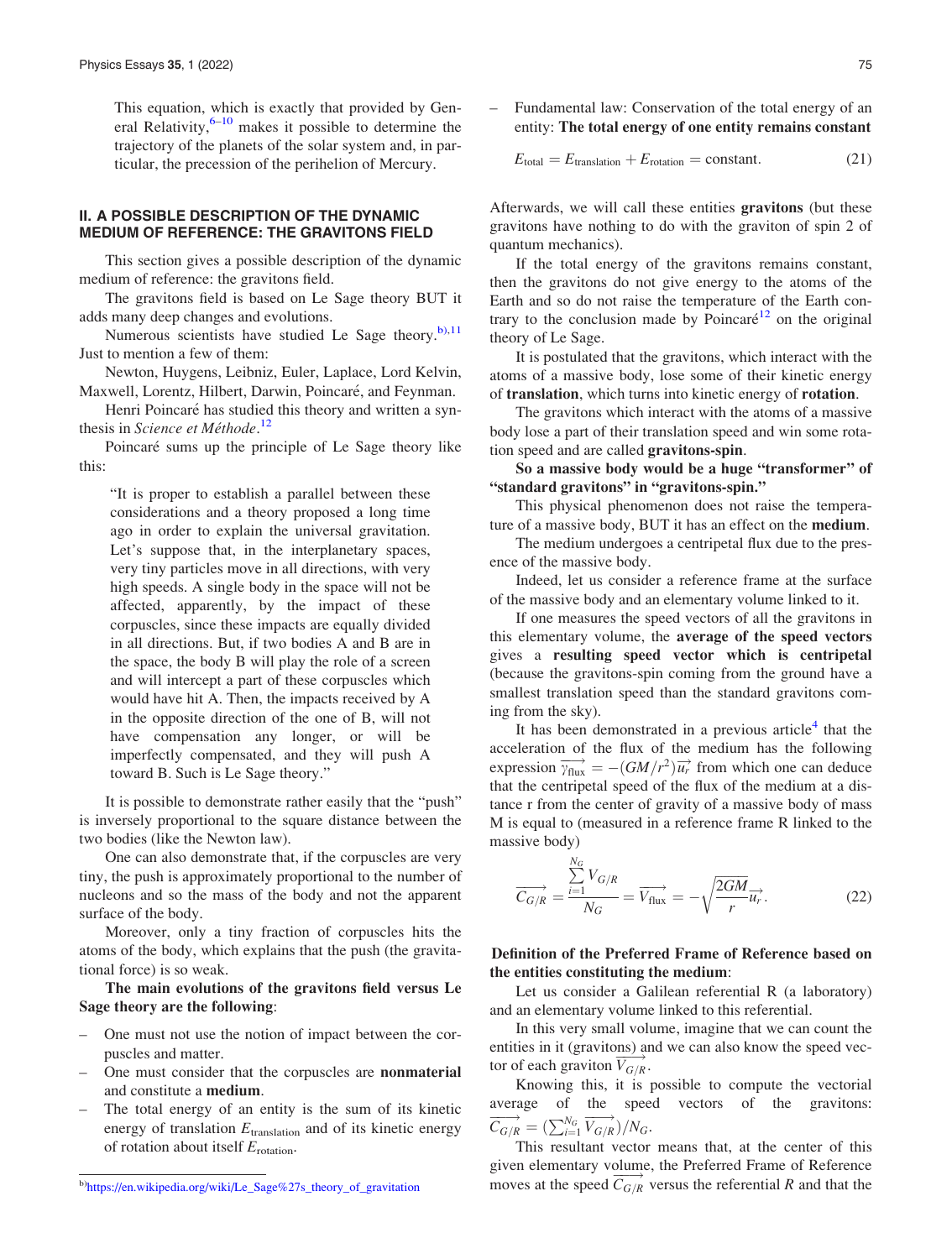<span id="page-4-0"></span>referential R (the laboratory) moves at the speed  $-\overrightarrow{C_{G/R}}$  versus the Preferred Frame of Reference (defined by the medium), i.e., versus the medium.

Another way to present the Preferred Frame of Reference (PFR) is to define it as the unique referential for which, at any point  $M$  in space, we have

$$
\overrightarrow{C_{G/\text{PFR}}}(M) = \frac{\sum_{i=1}^{N_G} \overrightarrow{V_{G/\text{PFR}}} }{N_G} = \overrightarrow{0}.
$$
 (23)

Figure 1 shows the distortion of the medium due to the Earth.

The flux of the medium:

- Is generated by the presence of the matter of the Earth
- Is always centripetal, i.e., radial, oriented toward the center of gravity of the Earth
- Is maximum at the surface of the Earth and decreases when going away from the Earth
- Has a constant magnitude on every sphere whose center is the one of the Earth
- Gives the impression to follow the Earth in its movement (whatever its speed) because it remains identical to itself.

# III. REMINDER ON THE GRAVITATIONAL ACCELERATION IN THE THEORY OF THE DMR

In a previous article, $4$  we have determined the acceleration of the flux of the medium created by a massive body at a point  $M$  by taking into account the flux of gravitons arriving from all directions in space, and these directions being



FIG. 1. (Color online) Distortion of the medium due to the Earth.

symbolized by elementary cones of elementary solid angle  $\Omega_e$  and of section  $s_e$  at the distance r from point M. Then we have the relation

$$
\Omega_e = \frac{s_e}{r^2}.\tag{24}
$$

An elementary cone is associated with only one direction of arrival of the incident gravitons at the given point M.

The number of elementary cones describing all directions of 3D space is

$$
N_{c(3D)} = \frac{4\pi r^2}{s_e} = \frac{4\pi}{\Omega_e}.
$$
 (25)

The acceleration of the flux of the medium is given by the vector average of the flux of gravitons

$$
\overrightarrow{\gamma_{\text{flux}}} = \frac{1}{N_{\text{tot}}} \sum_{i=1}^{N_{c(3\text{D})}} F_i \overrightarrow{V_{Gi}}.
$$
\n(26)

 $F_i = N_i/\Delta t$  is the flux of gravitons in a given direction, that is to say, the number of incident gravitons crossing the section of an elementary cone **per second** ( $\Delta t = 1$ s) and moving toward the apex of the cone.

We also consider that the flux of gravitons is the same in all directions; therefore, in all elementary cones we have

$$
F_i = \frac{N_i}{\Delta t} = F_G = \frac{N_G}{\Delta t} = \text{constant}.
$$

Regarding  $N_{\text{tot}}$  we have

$$
N_{\text{tot}} = \sum_{i=1}^{N_{c(3D)}} N_i = N_G.N_{c(3D)} = \frac{4\pi N_G}{\Omega_e}.
$$
 (27)

In a previous article, $4$  we have demonstrated that the acceleration of the flux of the medium generated by a massive body of mass  $M$  at a point located at the distance  $r$  from the center of gravity of the massive body has the following formula:

$$
\overrightarrow{\gamma_{\text{flux}}} = \frac{1}{N_{\text{tot}}} \sum_{i=1}^{N_{c(3D)}} F_i \overrightarrow{V_{Gi}}
$$
\n
$$
= \frac{F_G \cdot N_c \cdot N_s \cdot k_s \cdot k_n}{N_{\text{tot}}} \cdot (V_{\text{Gspin}} - V_G) \overrightarrow{u_r},
$$
\n(28)

where

- $N_c = S/s_e = S/\Omega_e r^2$  is the number of elementary cones intercepted by the surface S of the material body,
- $N_s = e/d$  is the number of elementary slices of thickness the interatomic distance  $d$  contained in the thickness  $e$  of the material body,
- $k_s = N_n \cdot s_n/d^2$  is the proportion of gravitons for which an atom nucleus is in their path. So  $k<sub>s</sub>$  is the ratio of the cross section of the nucleons constituting the nucleus of an atom and the interatomic section  $d^2$ ,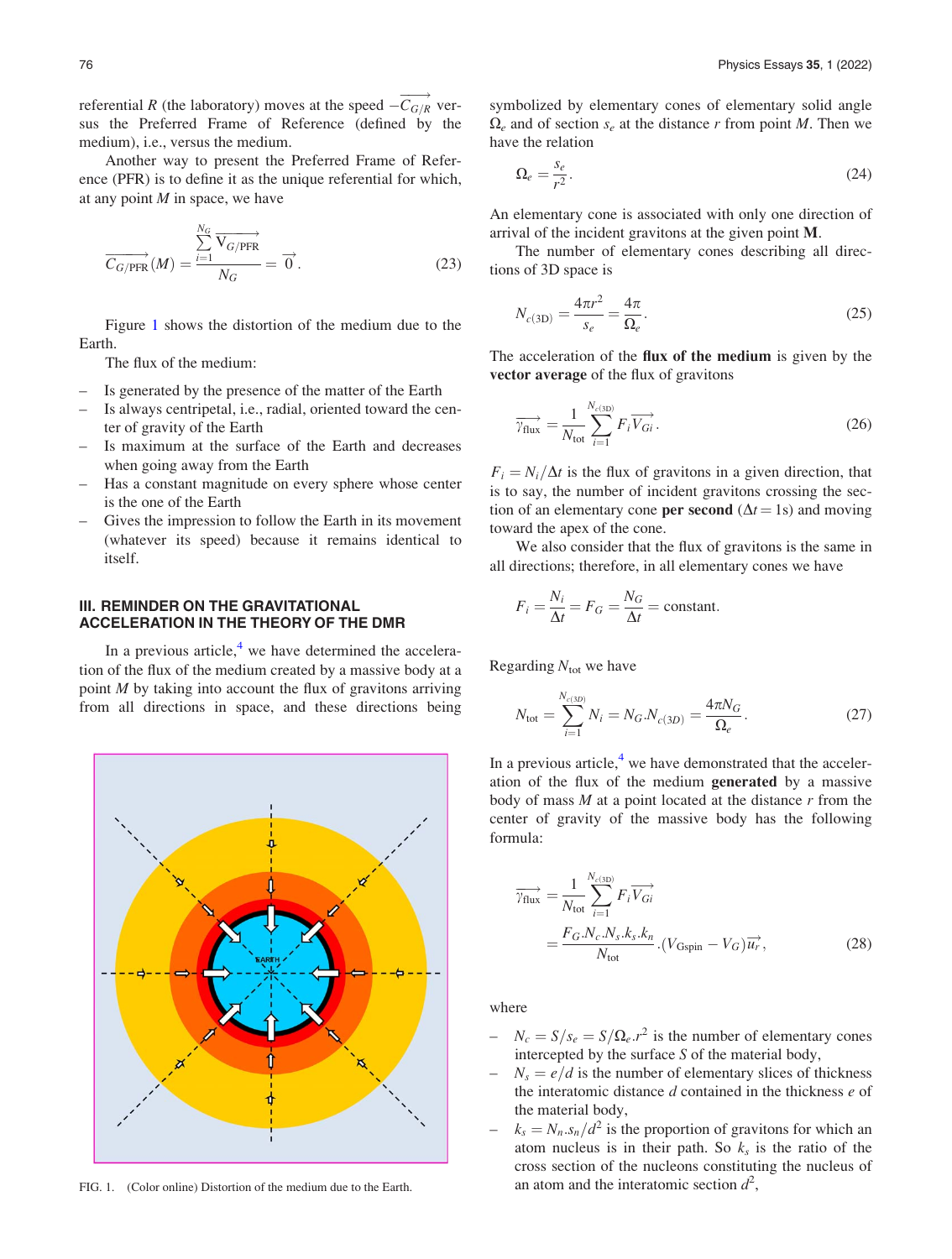- $m_n$  is the mass of a nucleon,  $s_n$  is the section of a nucleon, and  $N_n$  is the number of nucleons in a given atomic nucleus;
- $k_n$  is the proportion of gravitons having encountered an atom nucleus, which have interacted with the nucleus and reemitted in the form of gravitons-spin.  $1-k_n$  is the proportion of gravitons having encountered an atom nucleus and not having interacted with this atom nucleus;
- $V_G$  is the speed of the incident gravitons;
- $V_{\text{Gspin}}$  is the speed of the gravitons-spin re-emitted by the nuclei of the atoms of the massive body.

By taking into account the density of the material body  $\rho = M/V = M/(S.e) = N_n m_n/d^3$ , we have

$$
N_c N_s k_s = \frac{S}{\Omega_e . r^2} \frac{e N_n . s_n}{d^2} = \frac{S.e N_n . s_n}{d^3 \Omega_e . r^2} = \frac{s_n}{m_n} \frac{M}{\Omega_e . r^2},
$$

which makes it possible to obtain

$$
\gamma_{\text{flux}} = G \frac{M}{r^2}
$$
 with  $G = \frac{1}{N_{\text{tot}}} \frac{F_G}{\Omega_e} k_n \frac{s_n}{m_n} (V_G - V_{\text{Gspin}}).$ \n(29)

Finally, using  $N_{\text{tot}} = 4\pi N_G/\Omega_e$ , we have

$$
\overrightarrow{\gamma_{\text{flux}}} = -G \frac{M}{r^2} \overrightarrow{u_r} \quad \text{with} \quad G = \frac{k_n}{4\pi} \frac{s_n}{m_n} (V_G - V_{\text{Gspin}}). \tag{30}
$$

In the theory of the Dynamic Medium of Reference, the acceleration of the flux of the medium IS the gravitational acceleration, and we, therefore, find Newton's well-known formula.

## IV. VELOCITY OF THE STARS IN A GALAXY

#### A. Exposure of the problem

The problem concerns the velocity of the stars in a galaxy:

- In a first domain in distance from the center of the galaxy, the velocity of the stars increases with the distance because the mass to be taken into account also increases with the distance [curve (1) in Fig. 2].
- In a second domain in distance, from a certain limit distance  $R_L$ , the velocity of the stars should decrease with distance if it followed Newton's laws [curve (2) in Fig. 2].
- However, in this second domain in distance, observations indicate that the velocity of the stars remains approximately constant [curve (3) in Fig. 2].

# B. First solution proposed by the dynamic medium of reference theory

The first solution proposed by the DMR theory is based on two essential points:

– The hypothesis of the presence of dark matter in the center of the galaxy in the form of a flat disk of thickness much less than its diameter;



FIG. 2. (Color online) Star rotation curve predicted by Newton's laws (2) and the observed curve (3).

– A law of gravity modified when one is located beyond a certain limit distance  $R_L$  from an attracting body of mass M having a dimension much smaller than the other two. We will show that the gravitational acceleration then takes the following form:  $\gamma_G = (G/R_L)(M/r)$ .

We model dark matter as a flat disk located in the center of the galaxy, of diameter  $D_d$  and thickness  $t_d$  with  $t_d \ll D_d$ .

The plane of the disk is the same as the plane of rotation of the galaxy, and therefore, a rotating star sees the disk by its edge.

Figure 3 schematically represents a galaxy and the flat disk of dark matter located at its center in two perpendicular views.

To obtain the gravitational acceleration exerted on a star, it is necessary to determine the number of elementary cones, which have the star in question as their apex and which intercept the slice of the flat disk of dark matter.



FIG. 3. (Color online) Diagram of a galaxy and the flat disk of dark matter.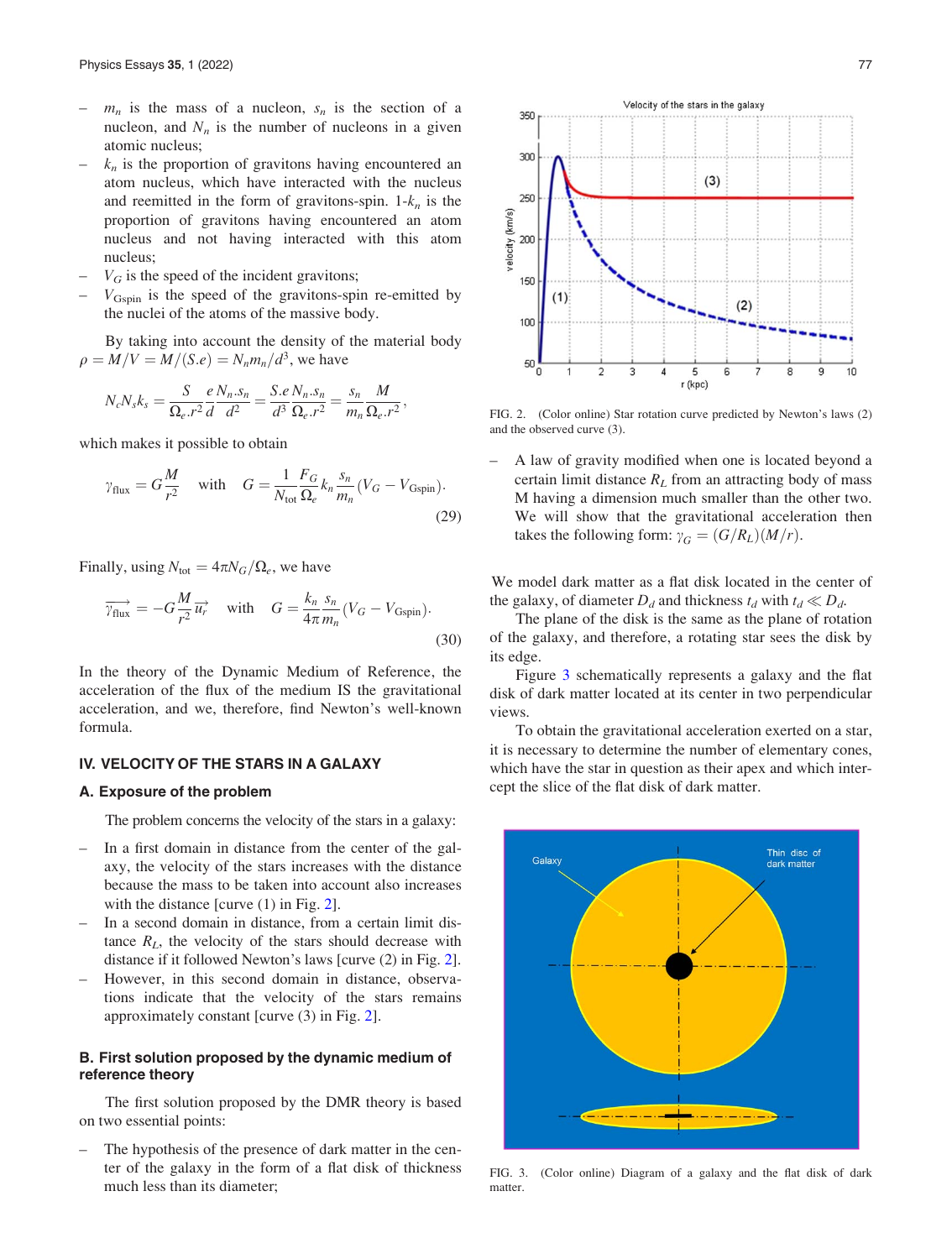

FIG. 4. (Color online) Thin disk of dark matter and elementary cones that intercept its slice.

Figure 4 shows schematically the flat disk of dark matter and the intersection of the elementary cones with the edge of the disk.

We have already seen that the directions of arrival of the flux of gravitons on a point M are symbolized by elementary cones of solid angle  $\Omega_e = s_e/r^2$  and of section  $s_e$  at the distance  $r$  from the point  $M$ .

For simplicity, we assume that the cones have a square section with side  $a_e$ , and we call  $\varepsilon$  the opening angle of the cone. We then have the relation

$$
\tan\left(\frac{\varepsilon}{2}\right) = \frac{a_e/2}{r} \approx \frac{\varepsilon}{2} \quad \text{which gives us : } a_e = \varepsilon \cdot r \quad \text{and}
$$
\n
$$
s_e = \Omega_e \cdot r^2 = a_e^2 = \varepsilon^2 r^2.
$$

For a star rotating in the main plane of rotation of the galaxy, the flat disk of dark matter is seen by the slice of surface  $S_d = D_d t_d$  and the number of elementary cones intercepting the slice of the disk is

$$
N_c = \frac{S_d}{s_e} = \frac{D_d t_d}{\Omega_e r^2} = \frac{D_d t_d}{\varepsilon^2 r^2} = \frac{D_d}{\varepsilon r} \cdot \frac{t_d}{\varepsilon r} = N_{c//} N_{c\perp},\tag{31}
$$

with 
$$
N_{c//} = \frac{D_d}{\varepsilon r}
$$
 and  $N_{c\perp} = \frac{t_d}{\varepsilon r}$ . (32)

It is considered that the minimum number of elementary cones aligned in a given direction of the material body (for example, the slice of the flat disk at the heart of a galaxy) is 1. This is due to the fact that the elementary cones mean that the flux of gravitons arriving at a point  $M$  cannot come from directions as close as one wants but that the directions of arrival are quantized, the quantum being the elementary cone.

On the other hand, in a given elementary cone, it is considered that the jet of gravitons is very thin, much narrower than the angle  $\varepsilon$  of the elementary cone. This means that when the observation point  $M$  is moved away from a massive body of length L and thickness t, there arrives a distance  $R_L$ for which the number of cones in the thickness reaches 1 and the jet of gravitons remains the same in this cone for all distances greater than  $R_L$ . The total number of elementary cones describing all the directions of 3D space being determined and equal to  $N_{c(3D)}=4\pi/\Omega_e$ , a single cone keeps its "weight" compared to the total number of cones  $N_{C(3D)}$ .

This makes that the law followed by the number of cones  $N_{c}$  is (see Fig. 5)

$$
\begin{cases}\nN_{c\perp} = \frac{t_d}{\varepsilon r} & \text{for } r < R_L \\
N_{c\perp} = 1 & \text{for } r \ge R_L\n\end{cases}
$$
\n(33)

where r and  $R_L \approx t_d/\varepsilon$  are distances from the center of the galaxy.

Since we assume that  $D_d \gg t_d$ , the number of cones  $N_{c/}$  keeps the formula  $N_{c/} = D_d/(\varepsilon \cdot r)$  to the ends of the galaxy.

The total number of cones is, therefore, given by the following formulas (see Fig. [6\)](#page-7-0):



FIG. 5. (Color online) Number of cones parallel and perpendicular to the plane of the galaxy.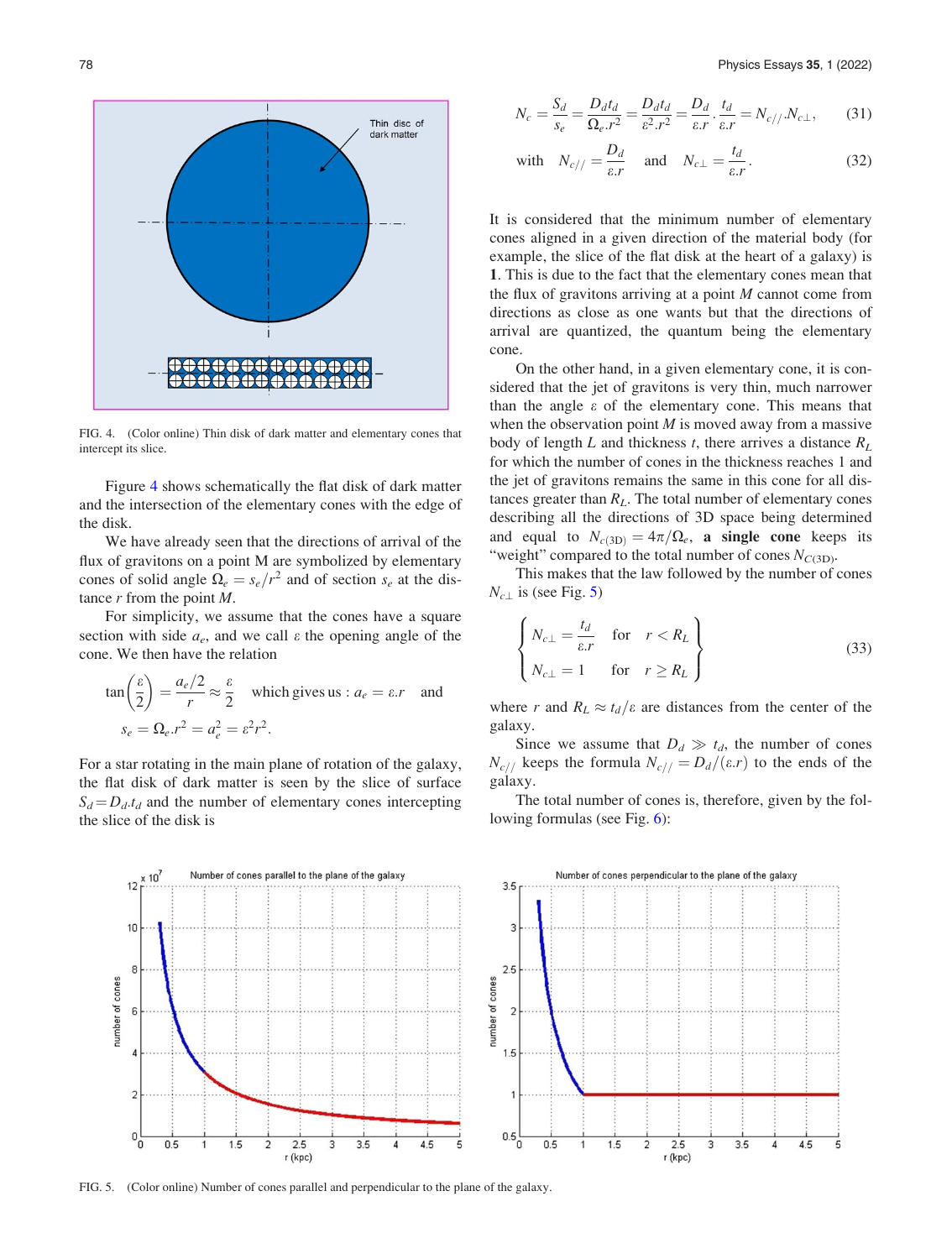<span id="page-7-0"></span>

FIG. 6. (Color online) Total number of cones intercepted by the flat disk of dark matter.

$$
\begin{cases}\nN_c = \frac{D_d t_d}{\varepsilon^2 r^2} & \text{for } r < R_L \\
N_c = \frac{D_d}{\varepsilon r} & \text{for } r \ge R_L\n\end{cases}
$$
\n(34)

The acceleration of the flux of the medium (see Fig. 7), which is also the gravitational acceleration, created by the flat disk of dark matter at the center of the galaxy is proportional to the total number of cones  $N_c$ .

By using the developments and the relations of Section [III,](#page-4-0) we obtain

$$
\begin{cases}\n\gamma_{\text{flux}} = G \frac{M}{r^2} & \text{for } r < R_L \\
\gamma_{\text{flux}} = G' \frac{M}{r} & \text{for } r \ge R_L\n\end{cases}
$$
\n(35)

With the limiting condition for  $r = R_L$ 

$$
G\frac{M}{R_L^2} = G'\frac{M}{R_L} \quad \text{which gives} \quad G' = \frac{G}{R_L}.\tag{36}
$$



FIG. 7. (Color online) Acceleration of the flux of the medium. FIG. 8. (Color online) Velocity of the stars in the galaxy.

Finally, to determine the velocity of a star, we consider that it describes a circle with a velocity of constant magnitude V and, therefore, of inertial acceleration  $\gamma_I = V^2/r$ .

In the case  $r < R_L$ , we have:  $\gamma_I = V^2/r$  and  $\gamma_G = GM/r^2$ , which gives  $V = \sqrt{GM/r}$ .

In the case  $r \ge R_L$ , we have:  $\gamma_I = V^2/r$  and  $\gamma_G = (G/R_L)(M/r)$ , which gives  $V = \sqrt{GM/R_L}$ .

To summarize, we, therefore, have  $\overline{6}$ 

$$
\begin{cases}\nV = \sqrt{\frac{GM}{r}} & \text{for } r < R_L \\
V = \sqrt{\frac{GM}{R_L}} & \text{for } r \ge R_L\n\end{cases}
$$
\n(37)

Figure 8 shows three portions of numbered curves:

- (1) The velocity of the stars increases as a function of the distance  $r$  from the center of the galaxy, because the mass to be taken into account also increases as a function of r.
- (2) The velocity of stars decreases as a function of  $r$  in accordance with Newton's law of gravitation, but this is not what is observed in reality.
- (3) The velocity of the stars remains approximately constant beyond the limit distance  $R_L$ , which is well verified by observation.

#### Important notes:

Only the mass of the flat dark matter disk was taken into account for this study. This is justified by the fact that it is portion (3) that we seek to explain and that the explanation of the observed velocities is based on the presence of the disk of dark matter, the velocity corresponding to ordinary matter being much lower, especially at very great distances beyond 6000 parsecs. Portions (1) and (2) follow Newton's laws and correspond mainly to ordinary matter and dark matter representing only about 30% of ordinary matter (see Section [IV C\)](#page-8-0). Precise simulations should be carried out to determine more precisely the gravitational effects of ordinary matter, the gravitational effects of dark matter, and above all to determine exactly the distribution and density of dark matter, while taking into account the gravitational

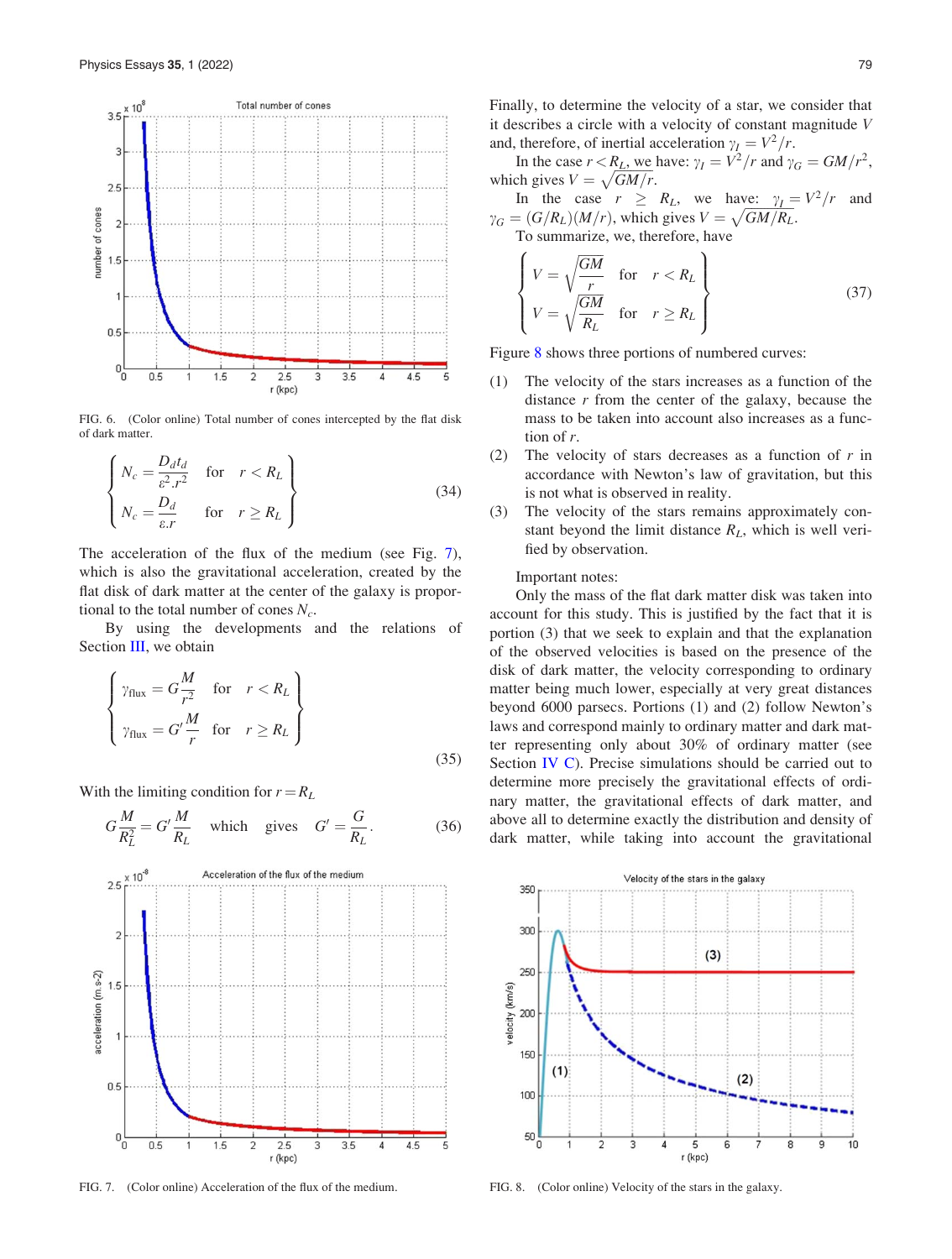<span id="page-8-0"></span>acceleration  $\gamma_G = (G/R_L)(M/r)$  generated by dark matter beyond the limit distance  $R_L$ .

If the proposed disk of dark matter is incompatible with the velocity of stars close to the galactic center (for example, less than 1000 AU for the Milky Way), it is possible to propose a distribution in the shape of a crown (or donut) whose inner radius would be much greater than  $1000 \text{ AU} = 4.848 \times 10^{-3}$  parsec, the outer radius being one parsec (see Section IV C).

If this is not enough to solve the problem, it is possible to draw inspiration from the distribution of dark matter proposed by the standard Lambda-CDM model of cosmology but in much less dense or much less volume.

Indeed, the dark matter predicted by the standard model has abundance at least five times greater than the baryonic matter and represents 85% of the total matter contained in the universe, while the dark matter proposed by this article represents only 30% of ordinary matter or baryonic matter (see Section IV C).

If it is possible to distribute the dark matter of the Standard Model in such a way that it does not disturb stars close to the galactic center, then the dark matter proposed by this article, of mass 19 times lower than that of the Standard Model, must not disturb the stars close to the galactic center either, if it is suitably distributed (while keeping two constraints: one of the dimensions of the volume of dark matter must be much smaller than the other two and the most massive part of this volume must not exceed a certain distance from the galactic center so that the law of gravitation proposed in this part applies).

# C. Application case of the first solution on a galaxy close to the milky way

We consider a galaxy of diameter  $D_G = 30,000$  parsecs and thickness  $t_G = 300$  parsecs.

We assume that the mass of the galaxy (stars and interstellar gas) is  $M_{\text{stars} + gas} = 10^{41}$  kg.

We also suppose that the velocity of the stars deviates from that determined with Newton's law of gravitation for distances to the center of the galaxy greater than  $R_L = 1000$ parsecs and that the velocity of the stars then remains approximately constant and equal to  $V_L = 250$  km/s.

Regarding the flat disk of dark matter located at the center of the galaxy, its dimensions are obviously not known.

We will take its diameter  $D_d$  equal to one parsec and its thickness of the order of the diameter of a star  $t_d = 10^9$  m.

We deduce the value of the opening angle of an elementary cone

$$
\varepsilon \approx \frac{t_d}{R_L \pm \frac{D_d}{2}} \approx \frac{t_d}{R_L} \approx 3.2 \times 10^{-11} \text{ rad.}
$$
 (38)

We deduce, from the previous data, the mass of the disk of dark matter

$$
M_d = V_L^2 \cdot \frac{R_L}{G} = 2.9 \times 10^{40} \text{ kg} = 14.4 \times 10^9. M_S,
$$
 (39)

where  $M<sub>S</sub>$  is the mass of the Sun and its mean density

$$
\rho_d = \frac{M_d}{V_d} = \frac{V_L^2 R_L / G}{\pi (D_d / 2)^2 t_d} = 0.04 \,\text{kg} \,\text{m}^{-3}.\tag{40}
$$

Thus, the proposed dark matter, far from having a mass much greater than ordinary matter, only represents the ratio  $=M_d/(M_{\text{stars}+gaz})=(2.9\times10^{40})/10^{41} = 29\%$  of ordinary matter.

# D. Second solution proposed by the dynamic medium of reference theory

The second solution proposed by the DMR theory is based on two essential points:

- This second solution is based only on the visible matter of the galaxy, mainly that of the stars. It does not require the use of dark matter.
- A law of gravity modified when one is located beyond a certain limit distance  $R_L$  from an attracting body of mass M, which is a star and takes the following form:  $\gamma_G = GM/R_L^2$ .

This second solution is developed to explain the star rotation curve of certain galaxies like those of Figures [9](#page-9-0) and [10](#page-10-0) without having recourse to dark matter.

The essential point is the following:

As a star is an approximately spherical surface body, the number of cones which intersect the apparent surface of the star decreases identically along both axes (what we have called  $N_{c/}$  and  $N_{c\perp}$ ) until a single cone is reached.

The total number of cones that intersect a star of apparent surface S is, therefore, given by the following formulas:

$$
\begin{cases}\nN_c = \frac{S}{\varepsilon^2 r^2} & \text{for } r < R_L \\
N_c = 1 & \text{for } r \ge R_L\n\end{cases}
$$
\n
$$
(41)
$$

By using the developments and the relations of Section [III](#page-4-0), we obtain

$$
\begin{cases}\n\gamma_{\text{flux}} = \frac{GM}{r^2} & \text{for } r < R_L \\
\gamma_{\text{flux}} = \frac{GM}{R_L^2} & \text{for } r \ge R_L\n\end{cases}.
$$
\n(42)

These results correspond to the gravitational effect of a single star.

If we call  $N_{\text{tot}}$  the total number of stars contained in a given galaxy, the acceleration on a given star due to the other  $N_{\text{tot}}-1$  stars is given by the following formula in a Newtonian frame:

$$
\overrightarrow{\gamma_{\text{tot}}} = \sum_{i=1}^{N_{\text{tot}}-1} \frac{GM_i}{r_i^2} \overrightarrow{u_i},\tag{43}
$$

where  $r_i$  is the distance between the center of the given star and the center of the star of number i,  $M_i$  is the mass of the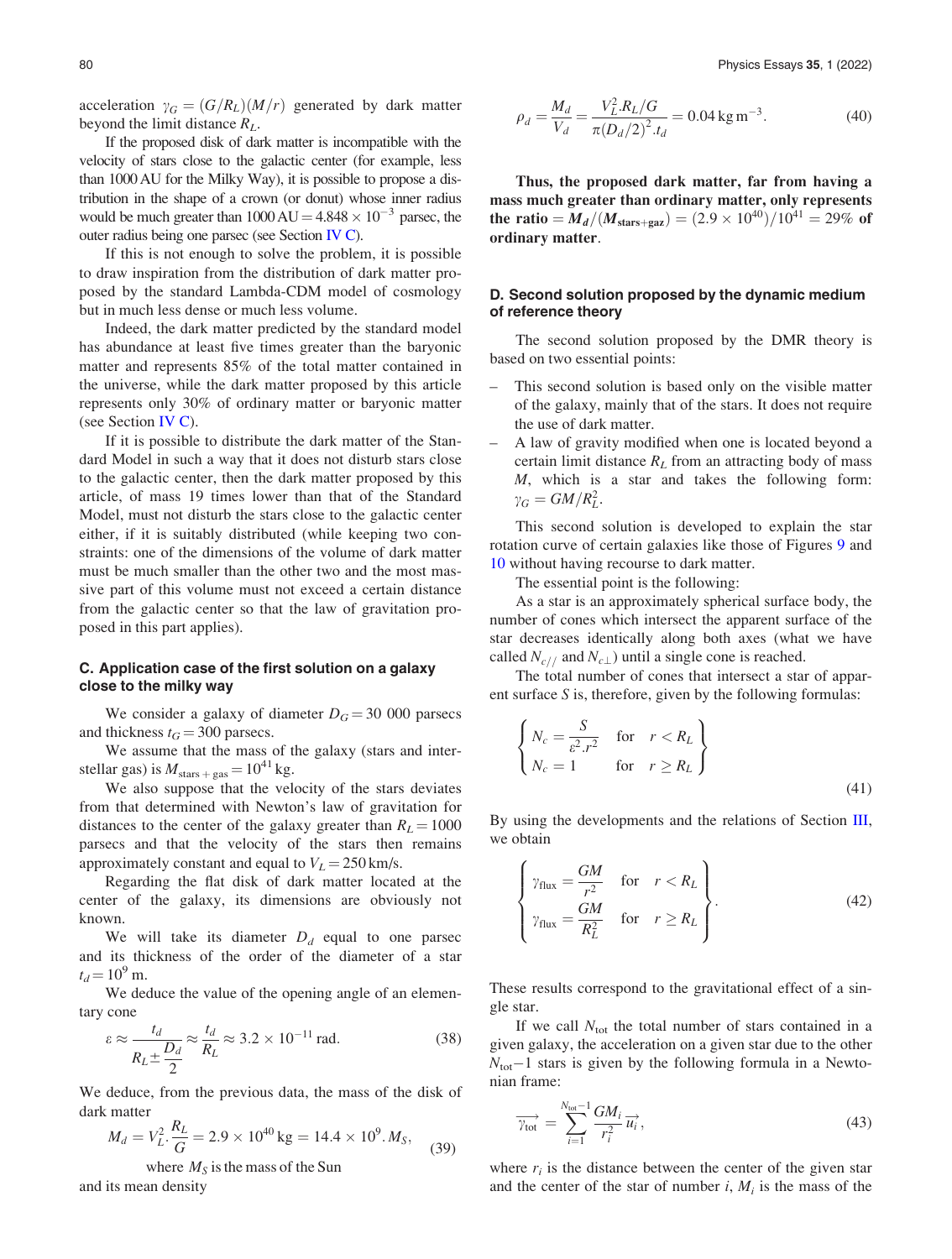<span id="page-9-0"></span>star of number *i*, and  $\overrightarrow{u_i}$  is the unit vector linking the center of the given star and the center of the star of number  $i$ .

The projection of this acceleration on the axis (given Star-Center of the galaxy) gives

$$
\gamma_{\text{tot}(SC)} = \sum_{i=1}^{N_{\text{tot}}-1} \frac{GM_i}{r_i^2} \cos(\vartheta_i),\tag{44}
$$

where  $\vartheta_i$  is the angle between the vector linking the center of the given star and the center of the galaxy and the vector linking the center of the given star and the center of the star of number i.

We consider that the sum of the accelerations due to the  $N_{\text{tot}}-1$  stars projected on the plane perpendicular to (SC) is negligible compared to the projection on the line (SC) because of the supposedly homogeneous distribution of the stars around the line (SC) passing through the center of the galaxy.

We then form two sets with the  $N_{\text{tot}}-1$  stars, which act on the considered star:

- The set of  $N_L$  stars for which the distance  $r_i$  is greater than or equal to the limit distance  $R_{Li}$ . We classify these stars from  $i = 1$  to  $N_L$ .
- The set of  $N_{\text{tot}} N_L 1$  stars for which the distance  $r_i$  is less than the limit distance  $R_{Li}$ . We classify these stars from  $i = N_L + 1$  to  $N_{\text{tot}} - 1$ .

The acceleration  $\gamma_{\text{tot}(SC)}$  is, therefore, written

$$
\gamma_{\text{tot}(SC)} = \sum_{i=1}^{N_L} \frac{GM_i}{R_{Li}^2} \cos(\vartheta_i) + \sum_{i=N_L+1}^{N_{\text{tot}}-1} \frac{GM_i}{r_i^2} \cos(\vartheta_i). \tag{45}
$$

The distance  $R_{Li}$  is obtained by the relation: tan $(\varepsilon/2) \approx$  $\frac{\varepsilon}{2} \approx \frac{D_i}{2} / R_{Li}$ , where  $D_i$  denotes the diameter of the star of number i.

# 1. Theoretical case where all the stars in the galaxy are identical

If all the stars in the galaxy were identical (same mass M, same diameter D, and therefore same limit distance  $R_L$ ), we would have

$$
\gamma_{\text{tot}(SC)} = \left(\frac{GM}{R_L^2}\right) \left(\sum_{i=1}^{N_L} \cos(\vartheta_i) + \sum_{i=N_L+1}^{N_{\text{tot}}-1} \left(\frac{R_L}{r_i}\right)^2 \cos(\vartheta_i)\right)
$$

$$
= \frac{GM}{R_L^2} (A+B), \qquad (46)
$$

with 
$$
A = \sum_{i=1}^{N_L} \cos(\vartheta_i)
$$
, (47)

and 
$$
B = \sum_{i=N_L+1}^{N_{\text{tot}}-1} \left(\frac{R_L}{r_i}\right)^2 \cos(\vartheta_i). \tag{48}
$$

Concerning the term B, by definition  $r_i < R_L \forall i$ . We, therefore, have  $(r_i)_{\text{max}} = R_L$ . We can give ourselves a minimum of the order of the parsec, that is to say,  $(r_i)_{\text{min}} = 1$  parsec.

We can also take the limit distance of the order of  $R_L = 1000$  parsecs.

This means that the term  $(R_L/r_i)^2$  is between 1 and 10<sup>6</sup>.

However, in a bubble of radius  $R_L$ , it can be assumed that the stars are distributed fairly evenly such that their contributions (to the considered star) offset each other and the resultant is quite small.

Concerning the term A, the angle  $\vartheta_i$  follows a distribution centered on 0 which decreases as it deviates from zero, and this all the more rapidly as the considered star is far from the center of the galaxy.

Finally, the number of stars outside the bubble of radius  $R_L$  is much greater than the number of stars inside the bubble.

All these arguments make it legitimate to think that the term A is preponderant over the term B. We would, therefore, have

$$
\gamma_{\text{tot(SC)}} \approx A \frac{\text{GM}}{R_L^2}.\tag{49}
$$

Finally, using the fact that the radial acceleration of the considered star is also written  $\gamma_I = V^2/r$  we get

$$
V = \sqrt{\gamma_{\text{tot}(SC)}} \sqrt{r}.\tag{50}
$$

Figures 9 and [10](#page-10-0) give the velocity of the stars in the galaxies NGC 3109 and NGC 3972:

- with the observed values in  $\text{red}^{13}$  $\text{red}^{13}$  $\text{red}^{13}$  and
- the star rotation curve obtained with the DMR theory in green.



FIG. 9. (Color online) Velocity of the stars in the galaxy NGC 3109 (observed values in RED and curve obtained with the DMR theory in green).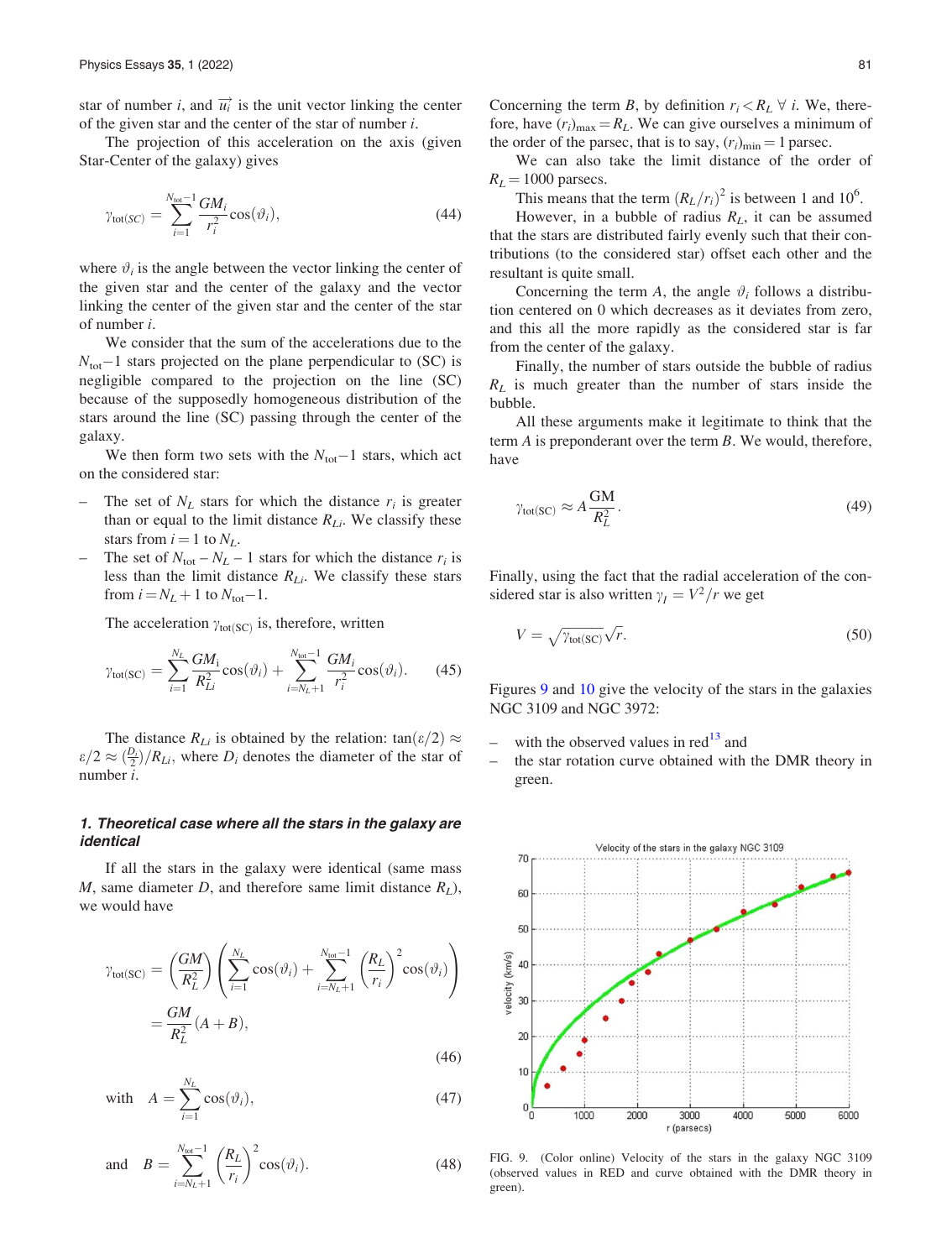<span id="page-10-0"></span>

FIG. 10. (Color online) Velocity of the stars in the galaxy NGC 3972 (observed values in RED and curve obtained with the DMR theory in green).

### E. Modification of Newton's law of gravitation at long distance

Some authors have long proposed to modify Newton's law of gravity at long distance, for example, Arrigo Finzi, in a 1963 article, "On the validity of Newton's law at a long distance."<sup>[14](#page-12-0)</sup>

Finzi's article was an attempt to solve the longstanding problem of the stability of clusters of galaxies by assuming a law of gravitation that implies a much stronger attraction at a long distance than that predicted by the law of Newton. The same hypothesis could provide a solution to a number of other problems in different fields of astrophysics.

Indeed, it has been known for a long time<sup>[15](#page-12-0)</sup> that in the great majority of clusters of galaxies the relative velocities of the member galaxies are very large and do not seem to be compatible with the stability of the clusters.

It is possible to summarize the different laws of gravitation by the following formula:

$$
\gamma = \frac{GM}{R_L^2} \left(\frac{R_L}{r}\right)^{\alpha},\tag{51}
$$

where

- $\alpha = 2$  is Newton's law of gravitation,
- $\alpha = 3/2$  is Finzi's model,
- $\alpha = 1$  is the DMR theory (first model), and
- $\alpha = 0$  is the DMR theory (second model).

"Here  $R_L$  is a characteristic length which we shall take to be half a kiloparsec." writes Finzi.

Finzi recognizes the limits of his model:

"We could not have deduced this behaviour from theoretical considerations. Equation (51) represents merely an attempt to explain some observational facts, and do not claim to have a theoretical foundation."

Conversely, the DMR theory attempts to provide a theoretical justification for the various laws of gravitation proposed in this article.

#### V. CONCLUSION

There is a tendency among cosmologists to assume that the only viable alternative theories are dark matter or MOND<sup>[16](#page-12-0)</sup> and its relativistic generalization TeVeS (Tensor– Vector–Scalar gravity).<sup>[17](#page-12-0)</sup>

However, mathematician and physicist Ian Stewart writes in one of his books: $18$ 

"The distribution of dark matter around galaxies has been plotted by assuming dark matter exists and working out where it has to be to make the rotation curves flat. It generally seems to form two globes of galactic proportions, one above the plane of the galaxy and the other below it, like a giant dumb-bell."

"The distributions of dark matter don't provide a satisfactory explanation of rotation curves. Enormous amounts of dark matter are needed to keep the rotation curve flat out to the large distances observed. The dark matter has to have unrealistically large angular momentum, which is inconsistent with the usual theories of galaxy formation. The same rather special initial distribution of dark matter is required in every galaxy, which seems unlikely. The dumb-bell shape is unstable because it places the additional mass on the outside of the galaxy."

Regarding the MOND theory, Ian Stewart writes in the same book:<sup>[18](#page-12-0)</sup>

"The main problem with MOND, to my mind, is that it puts into its equations what it hopes to get out ; it's like Einstein modifying Newton's law to change the formula near a large mass. Instead, he found a radically new way to think of gravity, the curvature of space-time."

We can add to this that the MOND theory only explains the velocity of stars in galaxies by modifying Newton's second law and adding a minimum acceleration  $a_0$  to it. This works well for stars that have slower and slower acceleration as we move away from the center of the galaxy.

However, this explanation cannot work to explain the observed deviation of light rays by a galaxy (Einstein lenses and rings).

To explain this, we must either add immense amounts of dark matter or modify the law of gravity itself.

The DMR theory proposes to modify the law of gravitation at long distance.

The demonstration allowing to obtain the gravitational acceleration makes it possible to establish that:

• The gravitational acceleration generated by a massive body of mass  $M$  one of whose dimensions is much smaller than the other two becomes  $\gamma_G = (G/R_L)(M/r)$  for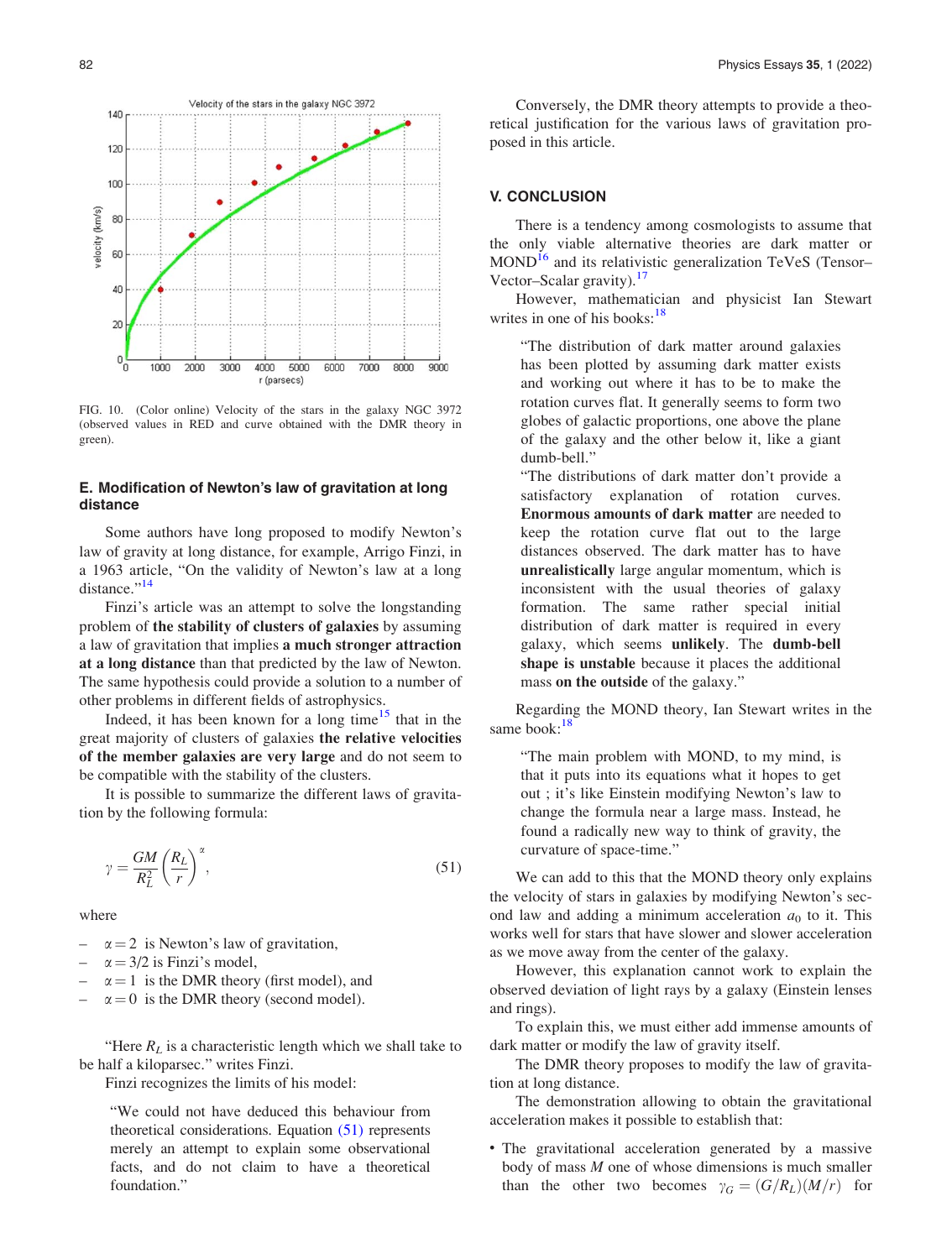|                    | Type of body                       | Distance<br>domain | Acceleration of the flux<br>of the medium | Velocity of stars<br>in a galaxy             | Type of<br>galaxy  |
|--------------------|------------------------------------|--------------------|-------------------------------------------|----------------------------------------------|--------------------|
| Newton, DMR theory | Any body of mass $M$               | $r < R_L$          | $\gamma = \frac{GM}{r^2}$                 | $V = \sqrt{\frac{GM}{r}}$                    | All galaxies       |
| DMR theory         | Body with 1 dim $\ll$ 2 other dims | $r > R_L$          | $\gamma = \frac{G M}{R_I r}$              | $V = \sqrt{\frac{GM}{R_L}}$                  | Galaxies of type 2 |
| DMR theory         | Spherical body                     | $r > R_L$          | $\gamma = \frac{GM}{R_L^2}$               | $V = \sqrt{\gamma_{\text{tot}(SC)} \cdot r}$ | Galaxies of type 1 |

<span id="page-11-0"></span>TABLE I. Acceleration of the flux of the medium according to the type of attracting body and the distance domain and induced velocity of stars in a galaxy.

distances greater than a certain limit distance  $R_L$  from the massive body.

• The gravitational acceleration generated by a massive body of mass  $M$  of spherical shape (a star, for example) becomes  $\gamma_G = GM/R_L^2$  for distances greater than a certain limit distance  $R_L$  from the massive body.

The first law of gravitation at long-distance  $\gamma_G =$  $(G/R<sub>L</sub>)(M/r)$  makes it possible to explain a constant star rotation curve from a certain distance from the center of the galaxy, which corresponds to galaxies of type 2 (see Fig. 11).

For this, it is assumed the existence of dark matter located in the center of the galaxy in the form of a flat disk of thickness much less than its diameter.

For rotating stars in this type of galaxy, this causes that beyond the distance  $R_L$  from the center of the galaxy, the velocity of the stars becomes constant and equal to  $V = \sqrt{GM/R_L}$ .

The dark matter required in the context of the DMR theory has a mass which is only about 30% that of the ordinary matter contained in the galaxy (stars and interstellar gas) instead of the immense quantities of dark matter required by the current theories.<sup>[18](#page-12-0)</sup>

Regarding the detection of the proposed dark matter, as it is confined in a flat disk of the order of the parsec in the center of the galaxy, it would not be present



FIG. 11. (Color online) Star rotation curve for galaxies of type 1 and galaxies of type 2.

in our solar system and therefore could not be detected on Earth.

The second law of gravitation at long-distance  $\gamma_G$  =  $GM/R<sub>L</sub><sup>2</sup>$  explains an increasing star rotation curve corresponding to galaxies of type 1 (see Fig. 11).

For this type of galaxy, it is not necessary to assume the existence of dark matter, and all the stars contained in the galaxy are sufficient to explain the star rotation curve.

For rotating stars in this type of galaxy, the velocity of the stars increases approximately according to the formula  $V = \sqrt{\gamma_{\text{tot}}(\text{sc})} \sqrt{r}$ , where  $\gamma_{\text{tot}}(\text{sc})$  is to be finely evaluated by simulations.

Table I summarizes the different cases obtained with the DMR theory.

The acceleration of the flux of the medium which is none other than the gravitational acceleration is given for several types of massive bodies and two distance domains.

These different accelerations explain the velocity of the stars in galaxies of type 1 and type 2 (see Fig. 11).

Figure 11 shows the star rotation curve in a so-called type 1 galaxy without dark matter and in a so-called type 2 galaxy with dark matter.

It is normal that for two galaxies equivalent from the point of view of ordinary matter (stars, interstellar gas, etc.), the type 2 galaxy (with dark matter) has a star rotation curve above that of the type 1 galaxy (without dark matter) because the excess mass due to dark matter implies a greater velocity of stars.

Finally, the modifications of the law of gravitation justified by the DMR theory could also explain the observed values of deviation of light rays by galaxies or clusters of galaxies (Einstein lenses and rings).

- <sup>1</sup>O. Pignard, *[Phys. Essays](http://dx.doi.org/10.4006/0836-1398-32.4.422)* 32, 422 (2019).
- <sup>2</sup>O. Pignard, *[Phys. Essays](http://dx.doi.org/10.4006/0836-1398-33.4.395)* 33, 395 (2020).
- <sup>3</sup>O. Pignard, *[Phys. Essays](http://dx.doi.org/10.4006/0836-1398-34.1.61)* **34**, 61 (2021).
- <sup>4</sup>O. Pignard, *[Phys. Essays](http://dx.doi.org/10.4006/0836-1398-34.3.279)* **34**, 279 (2021).
- <sup>5</sup>O. Pignard, *[Phys. Essays](http://dx.doi.org/10.4006/0836-1398-34.4.517)* 34, 517 (2021).

M. Holson, G. Efstathiou, and A. Lasenby, Relativité Générale (General Relativity) (De Boeck, Paris, 2010). <sup>7</sup>

 ${}^{7}C$ . W. Misner, K. S. Thorne, and J. A. Wheeler, *Gravitation* (Princeton University Press, Princeton, 2017).

of Gravitation (Apeiron, Berlin, 2002).<br><sup>12</sup>H. Poincaré, Science et Méthode (Flammarion, Paris, 1908).

<sup>&</sup>lt;sup>8</sup>E. Gourgoulhon, Relativité Générale (General Relativity) (CNRS, Observatoire de Paris, Paris, 2014).

<sup>&</sup>lt;sup>9</sup>K. S. Thorne and R. D. Blandford, Relativity and Statistical Physics

<sup>(</sup>Princeton University Press, Princeton, 2017).<br><sup>10</sup>J.-C. Boudenot, *Électromagnétisme et Gravitation Relativistes* (Ellipses,

Paris, France, 1989).  $11$ M. R. Edwards, *Pushing Gravity: New Perspectives on Le Sage's Theory of Gravitation* (Apeiron, Berlin, 2002).